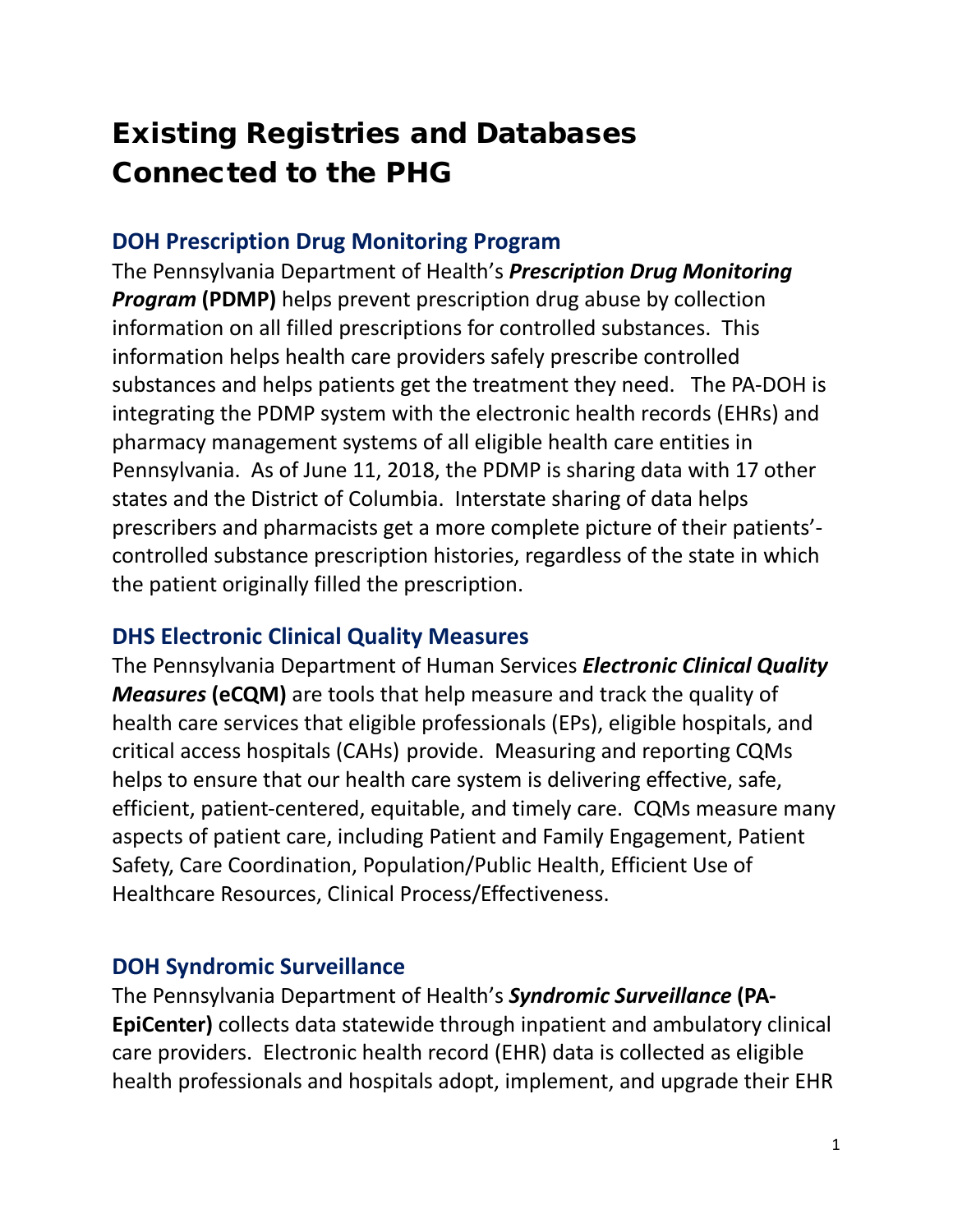systems through the CMS EHR Incentive programs (Meaningful Use programs), there is an opportunity for public health agencies (PHAs) to routinely receive health data from settings other than emergency departments and urgent care centers. Given the number of factors and complex relationships that affect EHR data quality, a collaborative approach that includes public health, healthcare, and EHR technology developers is the best way to determine how EHR data can be meaningfully used for surveillance.

## **DOH Electronic Lab Reporting**

The Pennsylvania Department of Health's *Electronic Laboratory Reporting*  **(PA-ELR)** public health registry has been actively receiving electronic laboratory reports since 2005 and fully supports Meaningful Use Objectives for Electronic Laboratory Reporting for Public Health. If an organization is interested in submitting electronic public health laboratory reports to the PA-ELR, the Online Registration Form must be completed. This is the first step an organization must perform as a 'Declaration of Intent' to begin the process of reporting through PA-ELR.

## **DOH Statewide Immunization Information System**

The Pennsylvania Department of Health's *Statewide Immunization*  **Information System (PA-SIIS)** is a statewide registry that collects vaccination history information. The PA-SIIS has been developed to achieve complete and timely immunization for all people, particularly in the age group most at risk, birth through two years of age – and helps to serve the public health goal of preventing the spread of vaccine preventable diseases. A major barrier to reaching this goal is the continuing difficulty of keeping immunization records accurate and up to date. The PA-SIIS addresses this issue by capturing immunization information from health care providers and storing this information in one central location. If a patient receives immunizations from more than one health care provider, the PA-SIIS consolidates the immunization information from all providers to create a complete and current record. This assists health care providers to ageappropriately immunize all patients in their care.